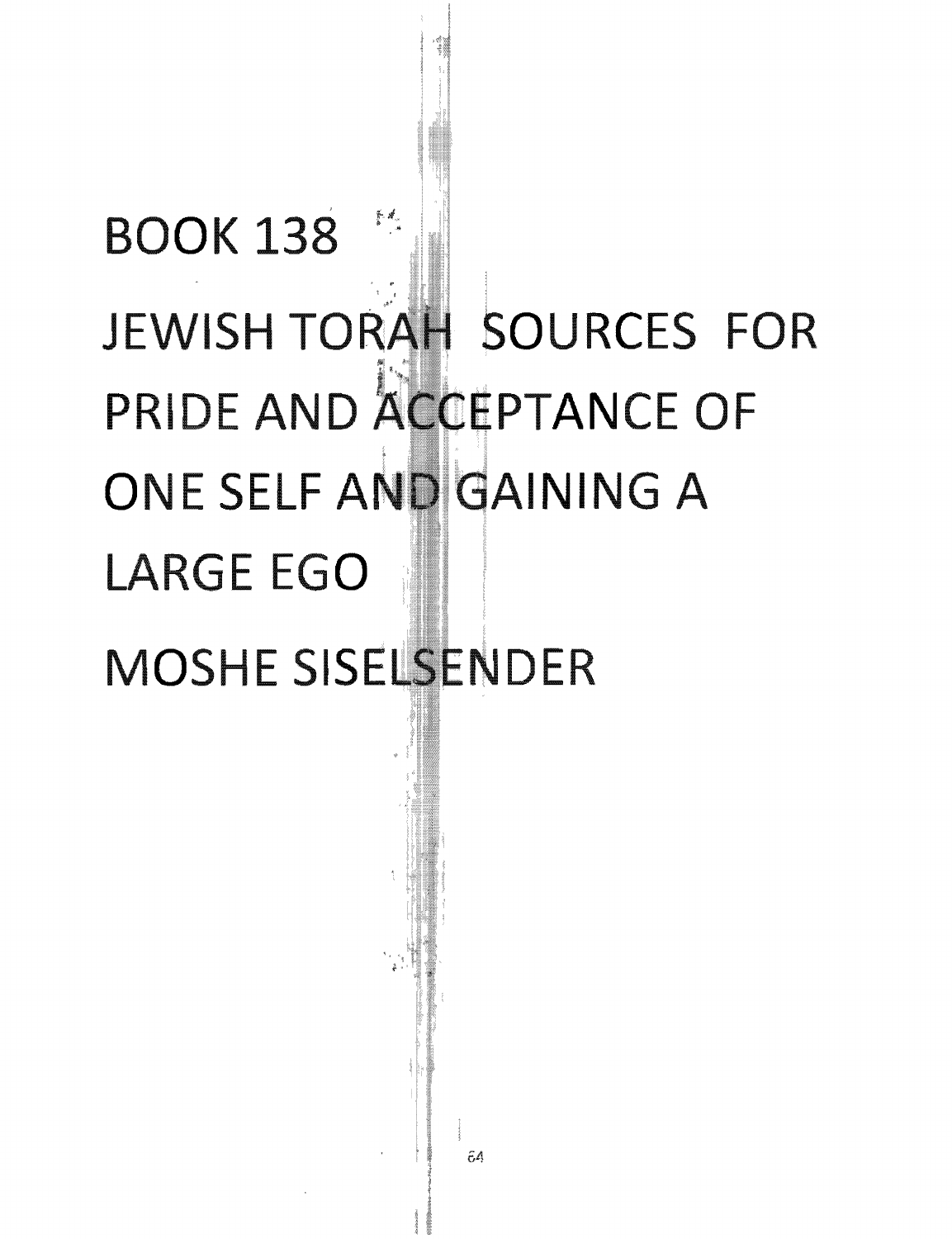**JEWS ARE THE CHOSFN** PEOPLE BY GOD THE JEW IS CHOSEN BY VIRTUE **THAT HE/SHEIS ORDERED TO** OBEY THE RITUAL LAWS OF THE TORAH. THE JEW WHO OBSERVES IS CHOSEN. THE JEW WHO ELECTS NOT TO BSERVE IS SINNING. HIS /HER G**REA**TEST PUNISHMENT IS THAT THE`

£5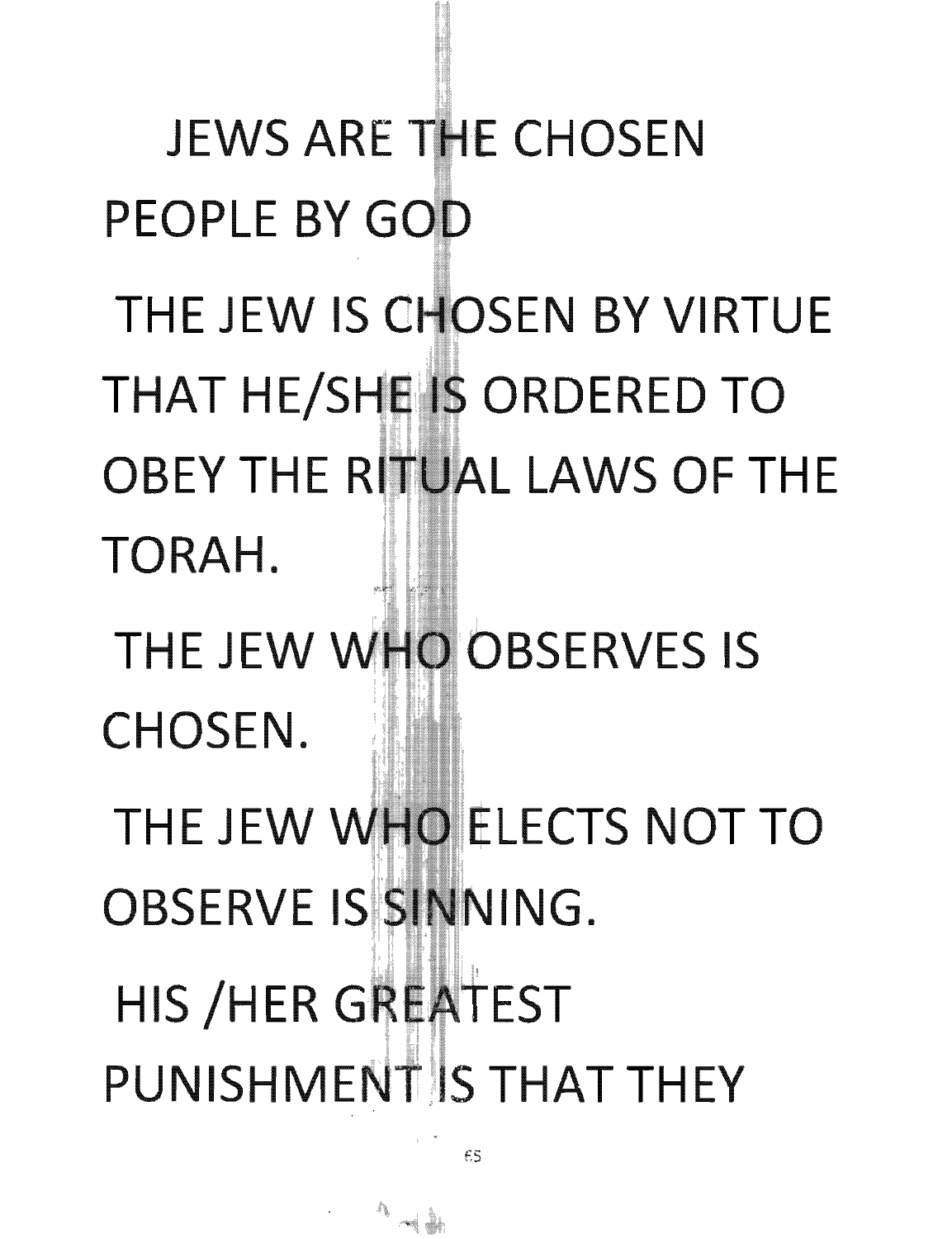ELECTED NOTH TO BE CHOSEN **NOT TO BE SPECIAL NOT TO** HAVE A GREAT EGO.

ALL HUMANS JEWS NON JEWS ARE CHOSEN ARE CHILDREN OF **GOD. WE ALL HAVE ONE** FATHER-GO WE ALL ARE SPECIAL.

WE ALL ARE **VERY** 

 $\label{eq:3.1} \begin{array}{ccc} & \mathcal{A} & \mathfrak{h} \\ & \mathcal{A} & \\ & \mathcal{A} & \\ & \mathcal{A} & \\ & \mathcal{A} & \\ & \mathcal{A} & \\ & \mathcal{A} & \\ & \mathcal{A} & \\ & \mathcal{A} & \\ & \mathcal{A} & \\ & \mathcal{A} & \\ & \mathcal{A} & \\ & \mathcal{A} & \\ & \mathcal{A} & \\ & \mathcal{A} & \\ & \mathcal{A} & \\ & \mathcal{A} & \\ & \mathcal{A} & \\ & \mathcal{A} & \\ & \mathcal{A} & \\ & \mathcal{A} & \\ & \mathcal{A} &$ 

 $\mathbb{F}^n$ 

 $\mathcal{F}_{\text{max}}$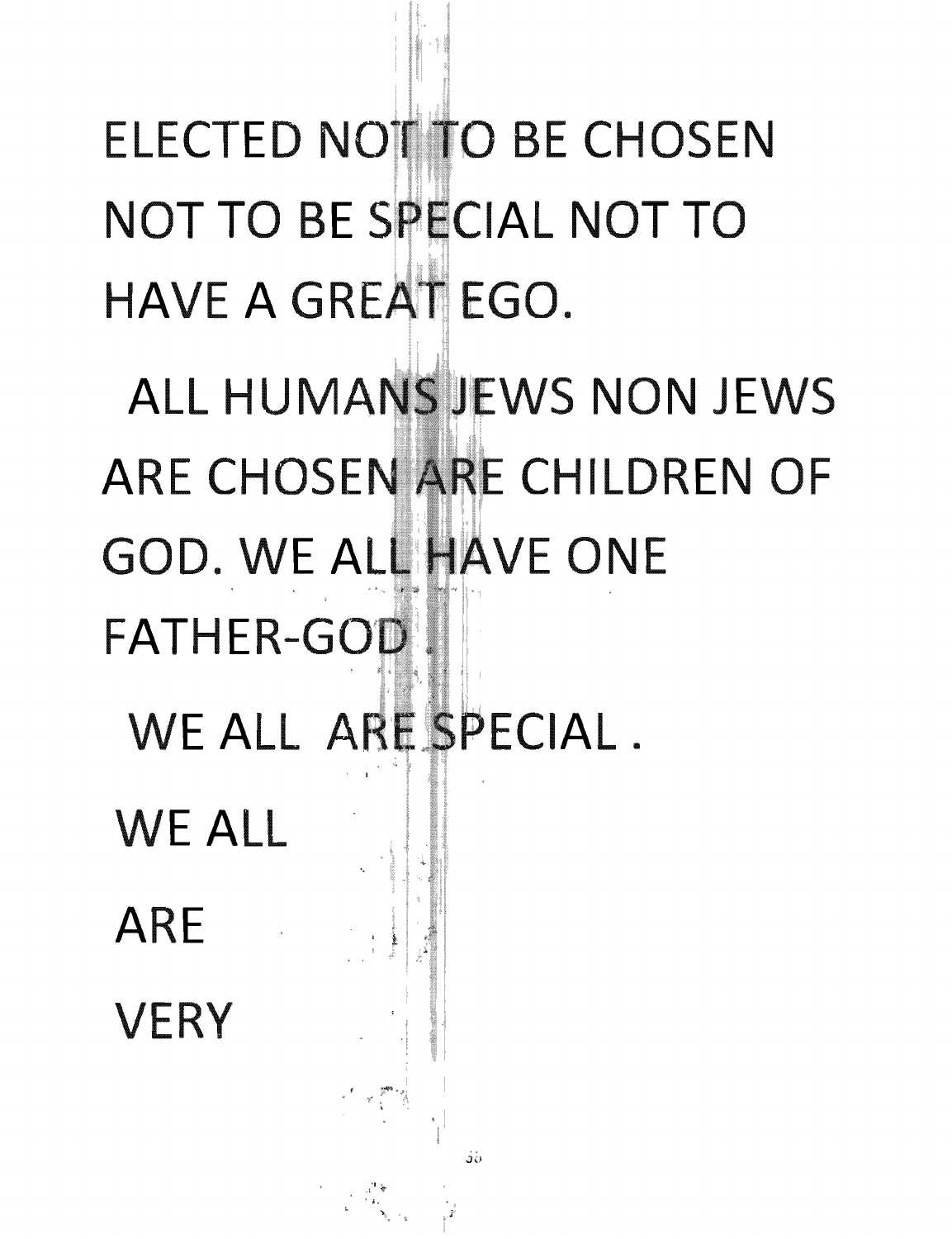**VERY IMPORTANT.** PROVIDING WE **OBEY THE** 7 NOHADITE PRINCIPLES-HUMANITARIAN LAWS. t **[1] T Td**  FALSE gods. LAWS PHILOSOPHIES THAT JUSTIFY ROBBING RAPING KILLING MEMBERS OF OTHER

**VERY** 

à,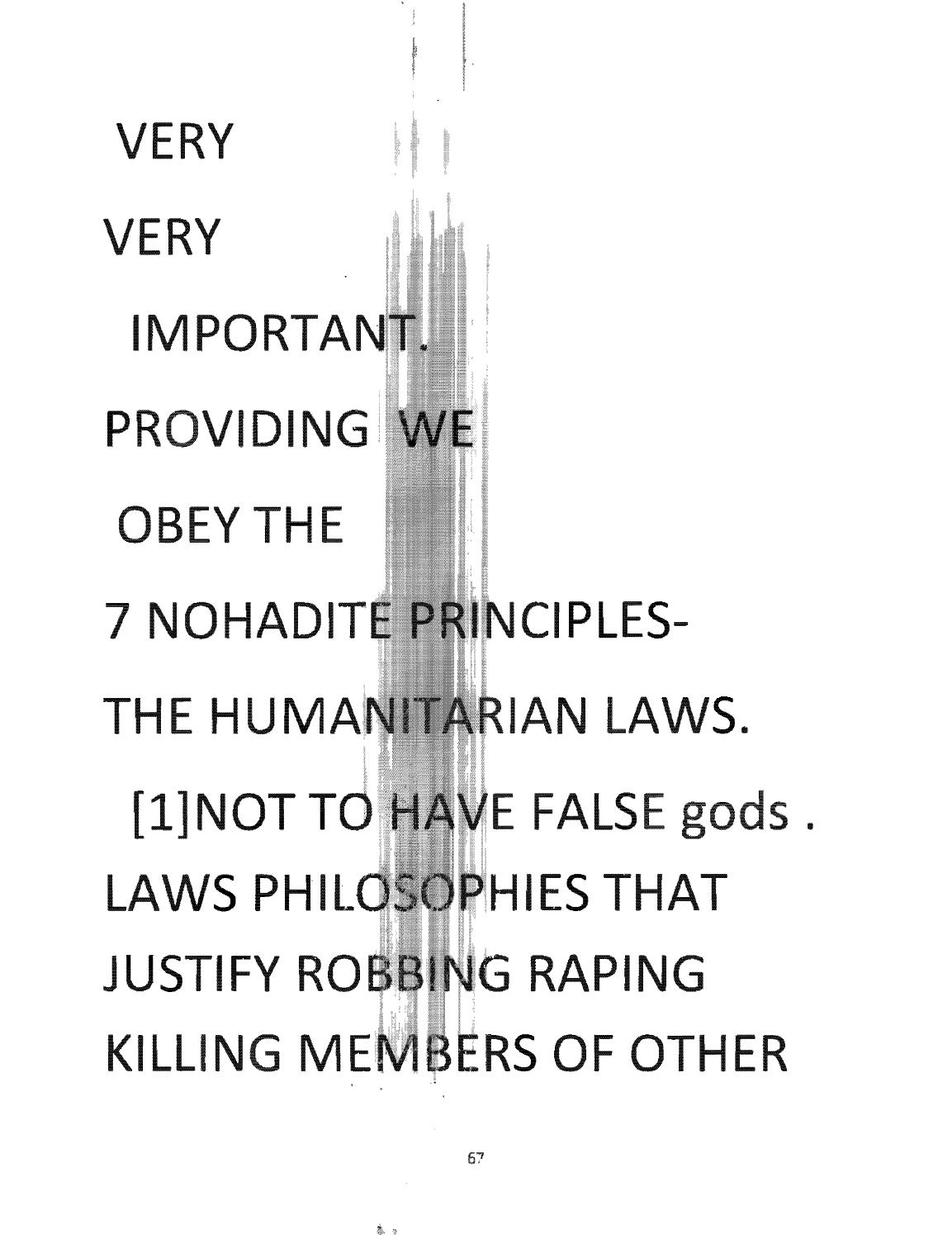**NATIONALITIES RACES** • **GENDERS RELIGIONS. [2]NOT TO STEAL [3] NOT TO RAPE [4] NOT TO FALSE TESTIMONY [5] NOT TO [6] NOT TO BE CRUEL TO ANIMALS** ."

68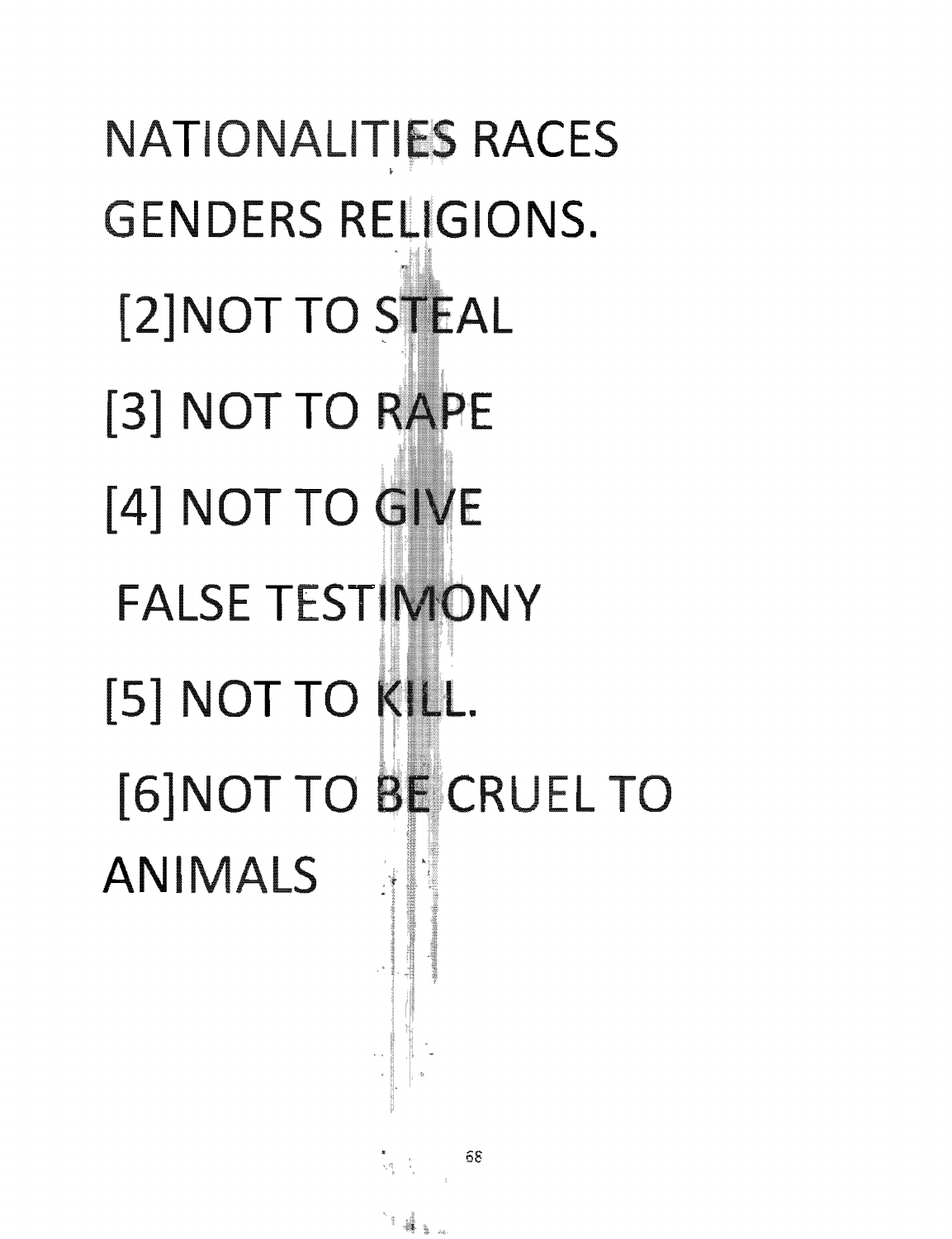[7] ESTABLISH LEGISLATION **AND POLICE AND ARMY TO EXECUTE THESE LAWS** IN SHORT TO OBEY THE **FEDERAL STATE AND LOCAL** LAWS OF ONE'S COMMUNITY. **THESE LAWS CAN BE LEGISLATED** BY REPRESENTATIVES OF EACH NATION. JEWS MUST FULLOW

' (Car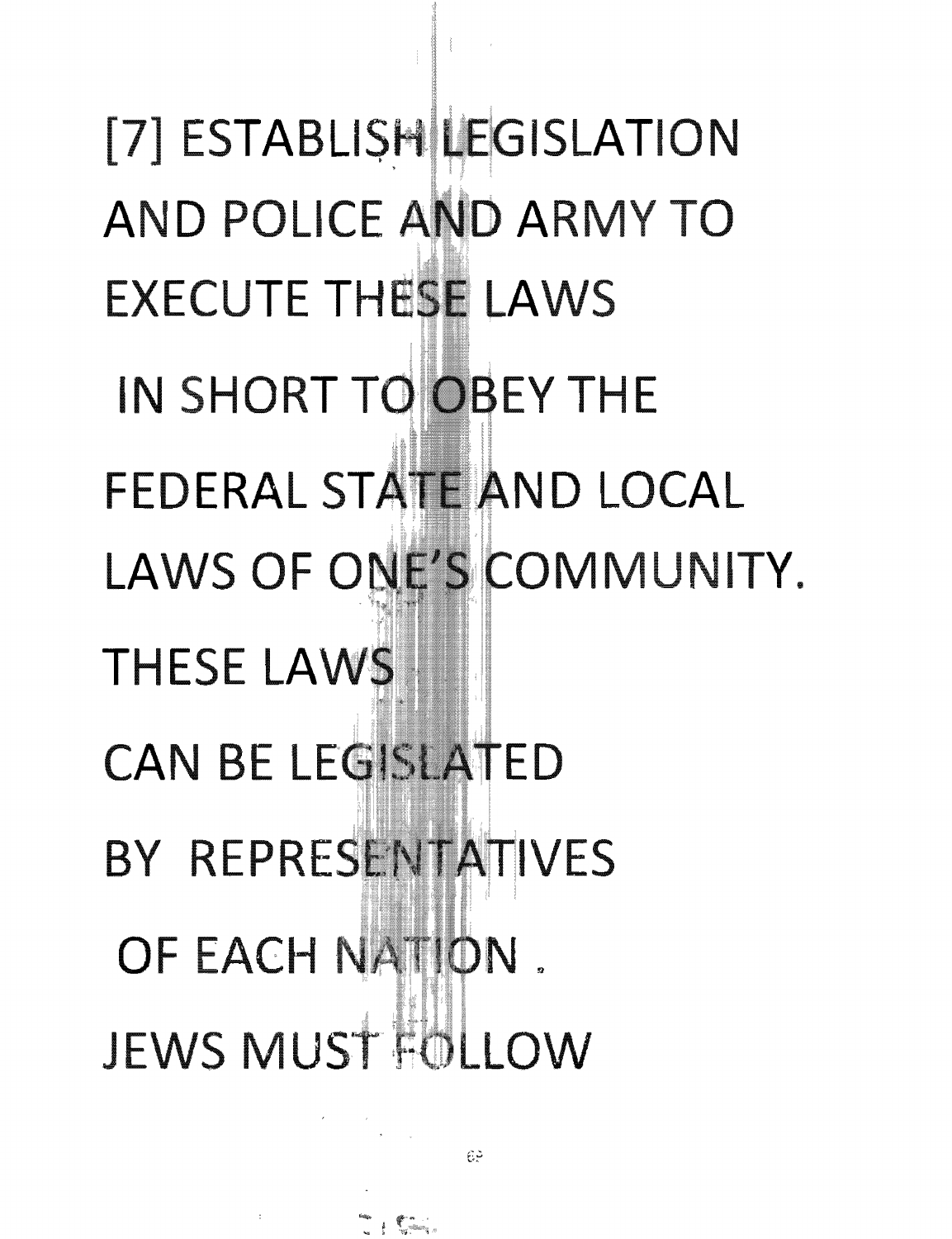HUMANE LAWS OF THE TORAH AND IN ADDITION FOLLOW ALL THE CIVIL CRIMINAL MARRIAGE **DIVORCE LAWS OF THE COMMUNITY WHERE THEY** LIVE. NON JEWS HAVE TO FOLLOW ALL THE LAWS OF THEIR **NATION STATE AND LOCAL** COMMUNIT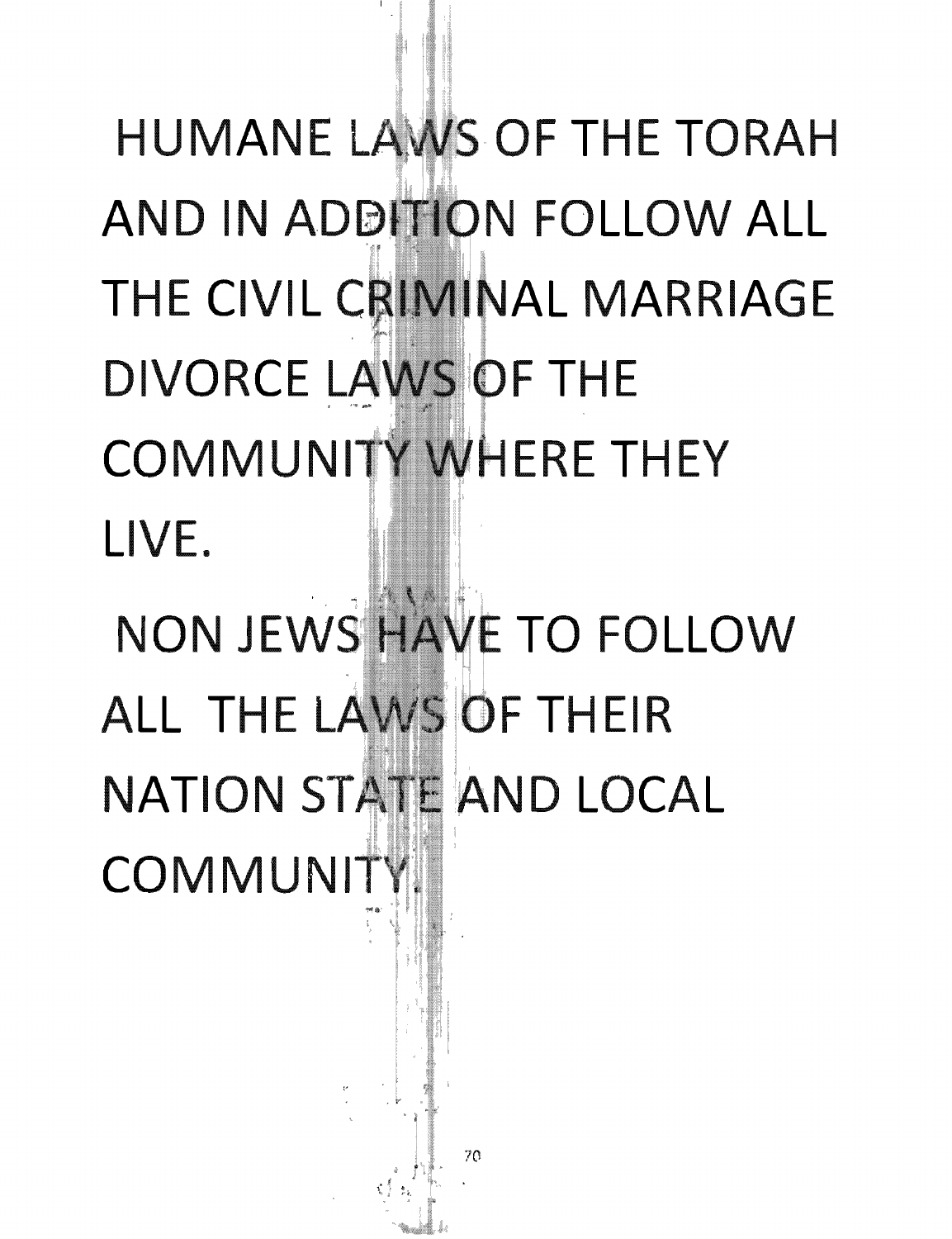THEY DO NOT HAVE TO **FOLLOW THE HUMAN LAWS OF** THE TORAH.

AS LONG AS THESE LAWS DO NOT DISCRIMINATE ON THE **BASIS OF GENDER RELIGION** NATIONAL ORIGIN COLOR OF SKIN.

THUS ALL HUMANS HAVE ONE **FATHER-GOD. THEIR EGOS CAN** BE VERY GREAT SHARING THIS **KNOWLEDGE**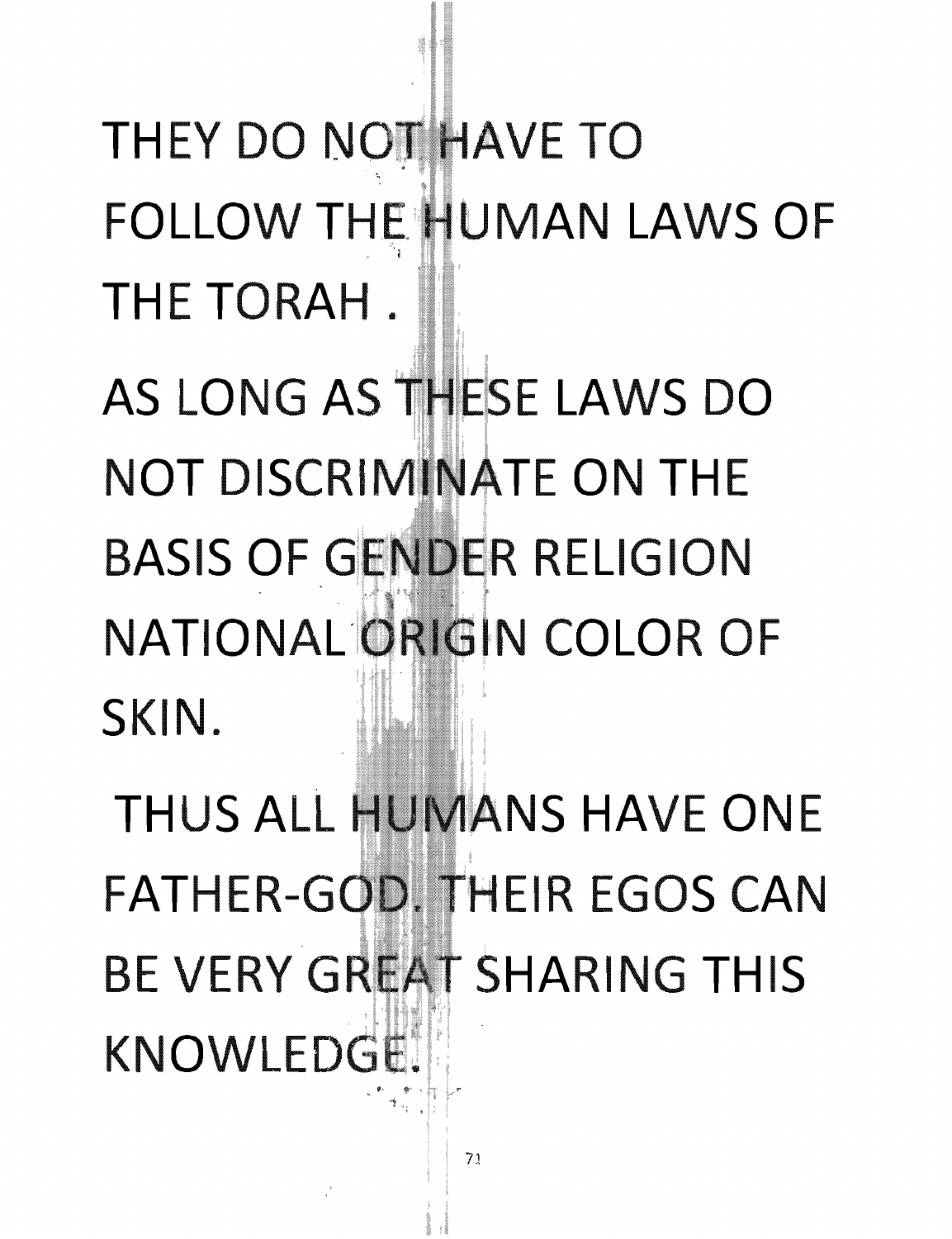TANYA DE BAY ELIYOHU PAGE 1 **STATES** 

EVERY HUMAN EVERY INDIVIDUAL REGARDLESS OF THEIR RELIGION GENDER RACE NATIONAL ORIGIN CAN ATTAIN THE HIGHEST STAGE AND EGREE OF SPIRITUALITY -PROPHESY

THEY MUST BE HONEST WITH THEMSELVES AND WITH OTHERS.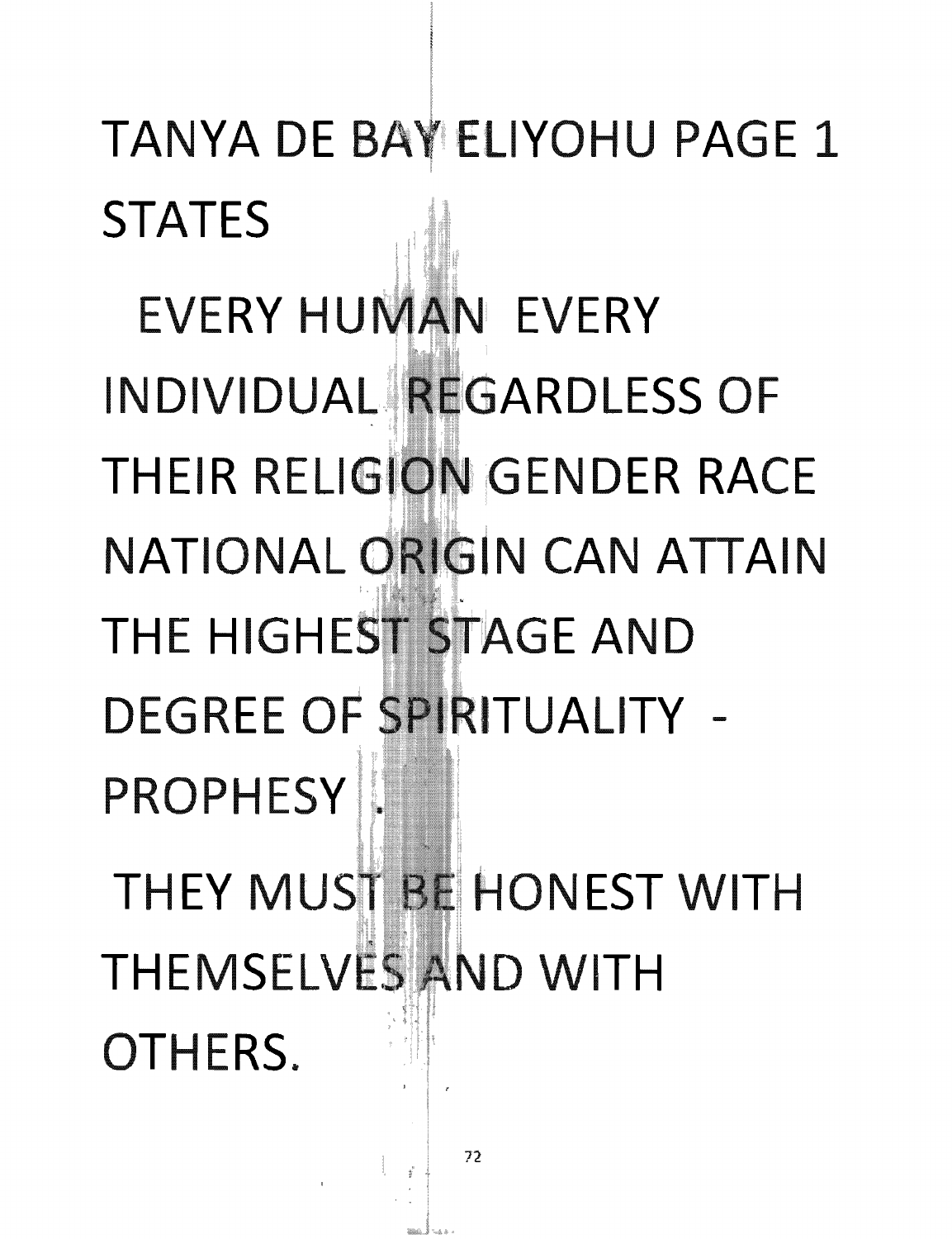THUS EACH INDIVIDUAL EACH **HUMAN CANIPOSSESS A LARGE** EGO.

THE TALMUD TEACHES AND **JEWISH LAW** 

**ARUCH HASHULCON EVEN HOEZER- LAWS OF** MARRIGE IENSHRINES "ONE MUST GIVE ONES WIFE **GREATER HONOR THAN ONE SEEKS FOR ONE SELF"** 

 $\begin{picture}(130,10) \put(0,0){\line(1,0){10}} \put(15,0){\line(1,0){10}} \put(15,0){\line(1,0){10}} \put(15,0){\line(1,0){10}} \put(15,0){\line(1,0){10}} \put(15,0){\line(1,0){10}} \put(15,0){\line(1,0){10}} \put(15,0){\line(1,0){10}} \put(15,0){\line(1,0){10}} \put(15,0){\line(1,0){10}} \put(15,0){\line(1,0){10}} \put(15,0){\line($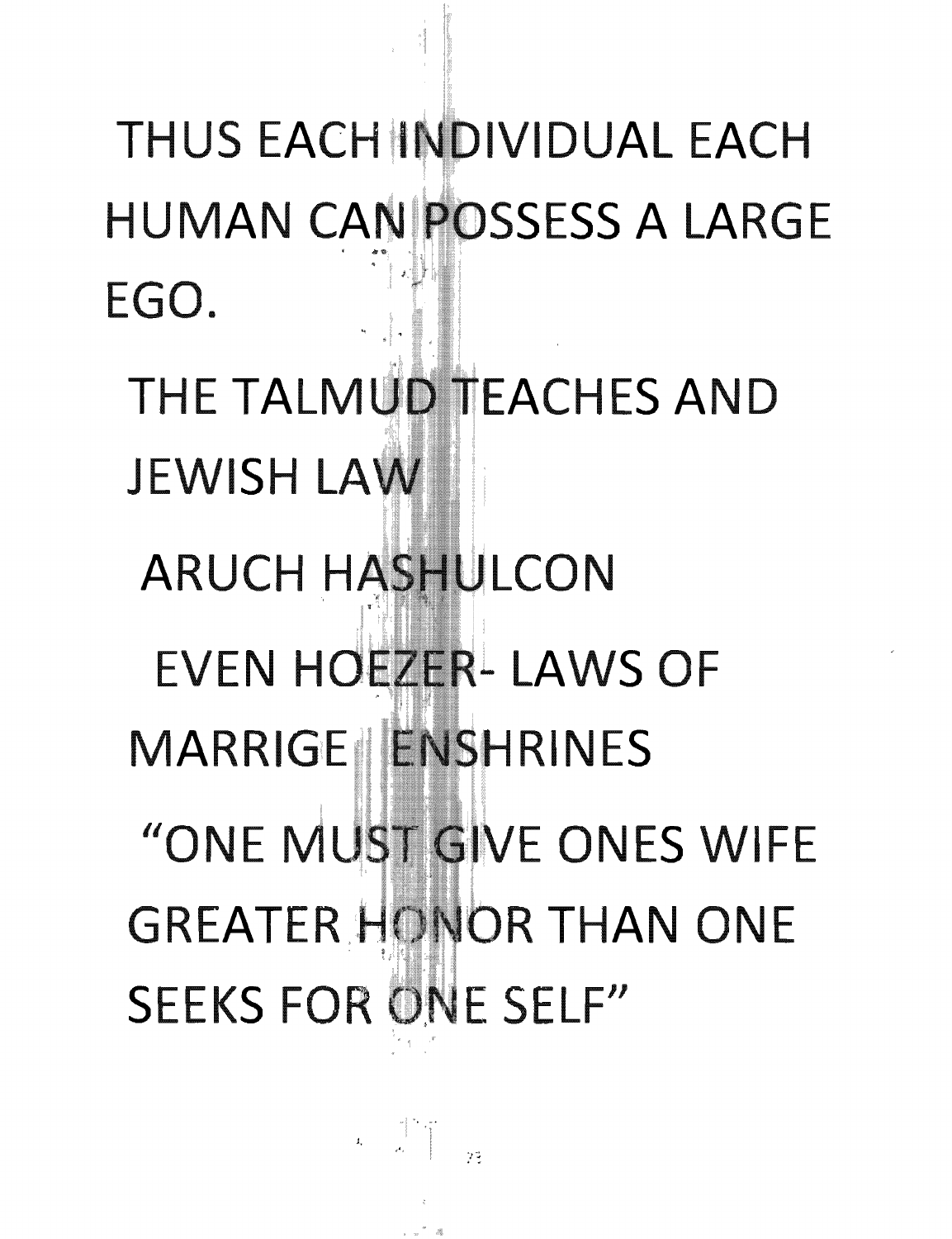" WHAT IS GREATEST HONOR? **ARUCH HASHOLCHON** RULES "LASOS RETZONAH" "TO DO WHAT YOUR WIFE WANTS" AND I INTERPRET REGARDLESS IF SHE BE 100% WRONG

WHY?? **BECAUSE** YOU INCREASE **HER EGO** 1 **OF COURSE**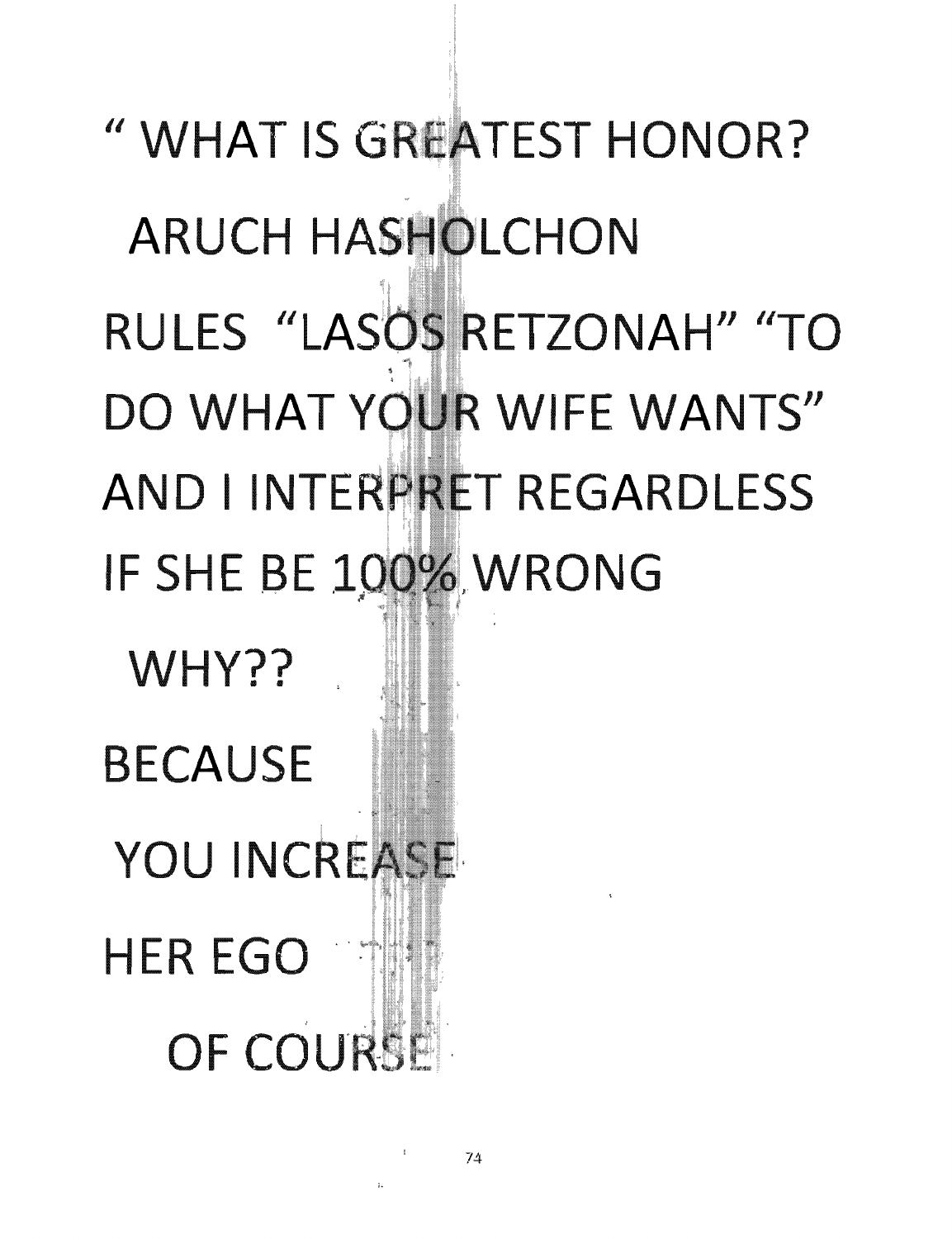THIS DOES 11 **NOT MEAN** IF SHE WANTS YOU AND OR HER **TO DIE** YOU SHOULD LISTEN **BIBLE BOOK BERAISHIS GENESIS 21:12 GOD ORDERS ABRAHAM**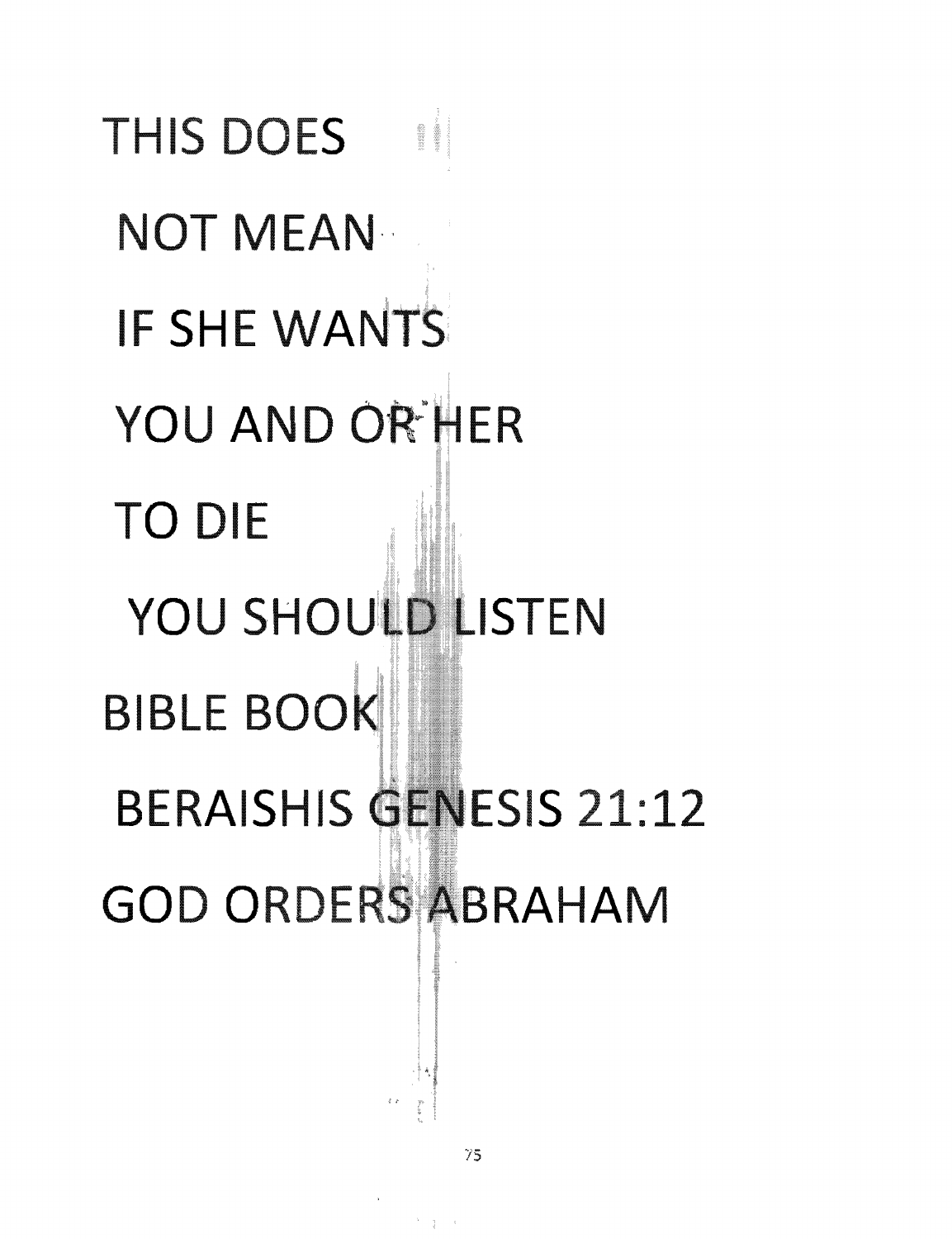"LISTEN TO YOUR WIFE SARA EVEN WHEN SHE IS 100% WRONG" WHY?? **TO INCREASE HER EGO** THERE EXISTS A CORRELATION **BETWEEN "LASOS RETZONAH DOING WHAT YOUR WIFE WANTS" "AND OBEYING THE** CHUKIM THE RITUAL LAWS DIETARY KOSHER LAWS **NIDDAH LAWS NOT HAVING**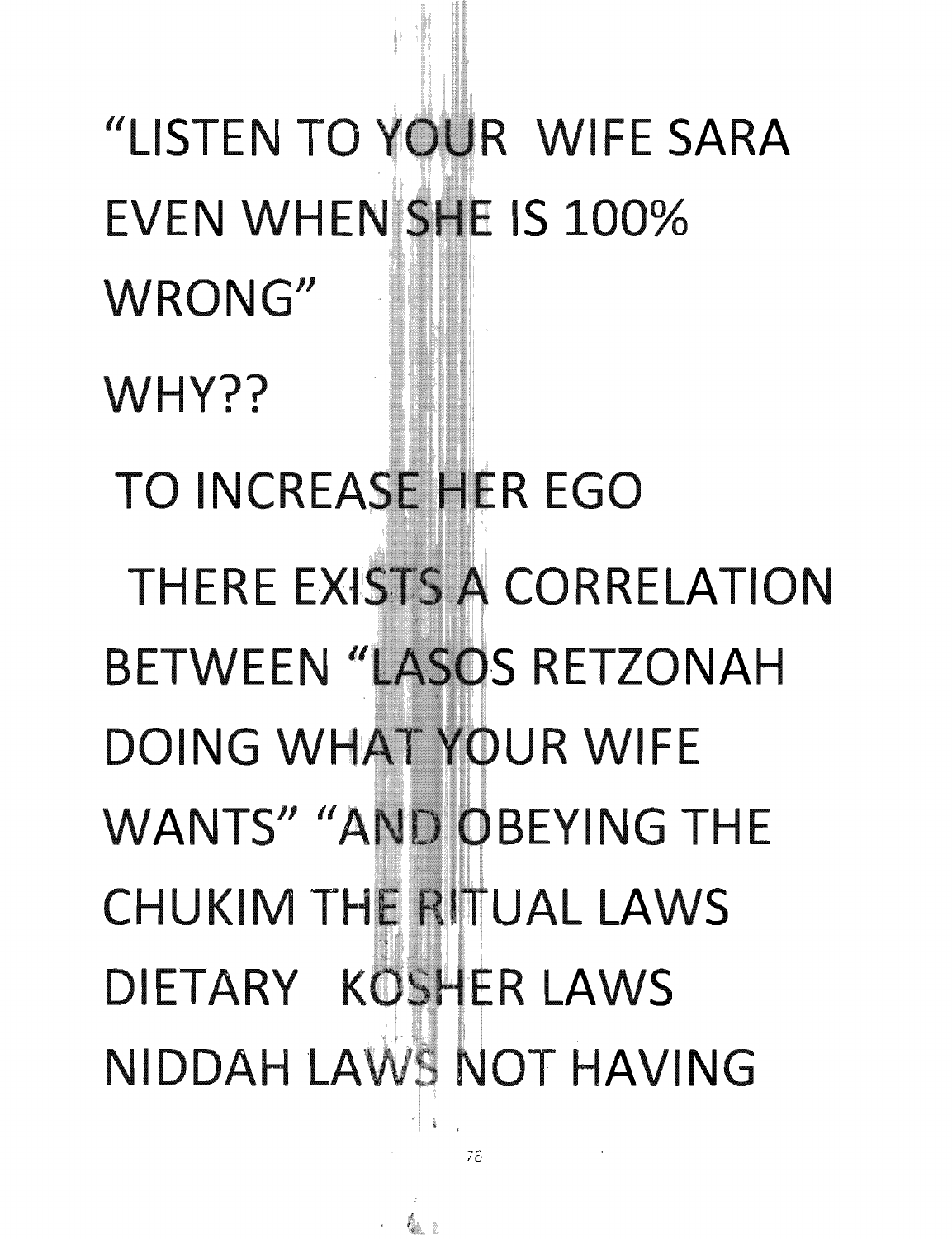RELATIONS WITH ONE'S WIFE **FOR A PERIODIOF 12 DAYS** ONCE SHE HAS HER PERIOD UNTIL SHE DIPS IN A RITUAL BATH MIKVAH OR IN THE OCEAN OR A FLOWING RIVER. **OR ELSE PRAYING WEARING TEFILLEN TZITZIS OBSERVING** SABBATH AND HOLIDAYS **FASTING ON YOM KIPPUR** SITTING IN A SUKAH TAKING LULOV AND ESROG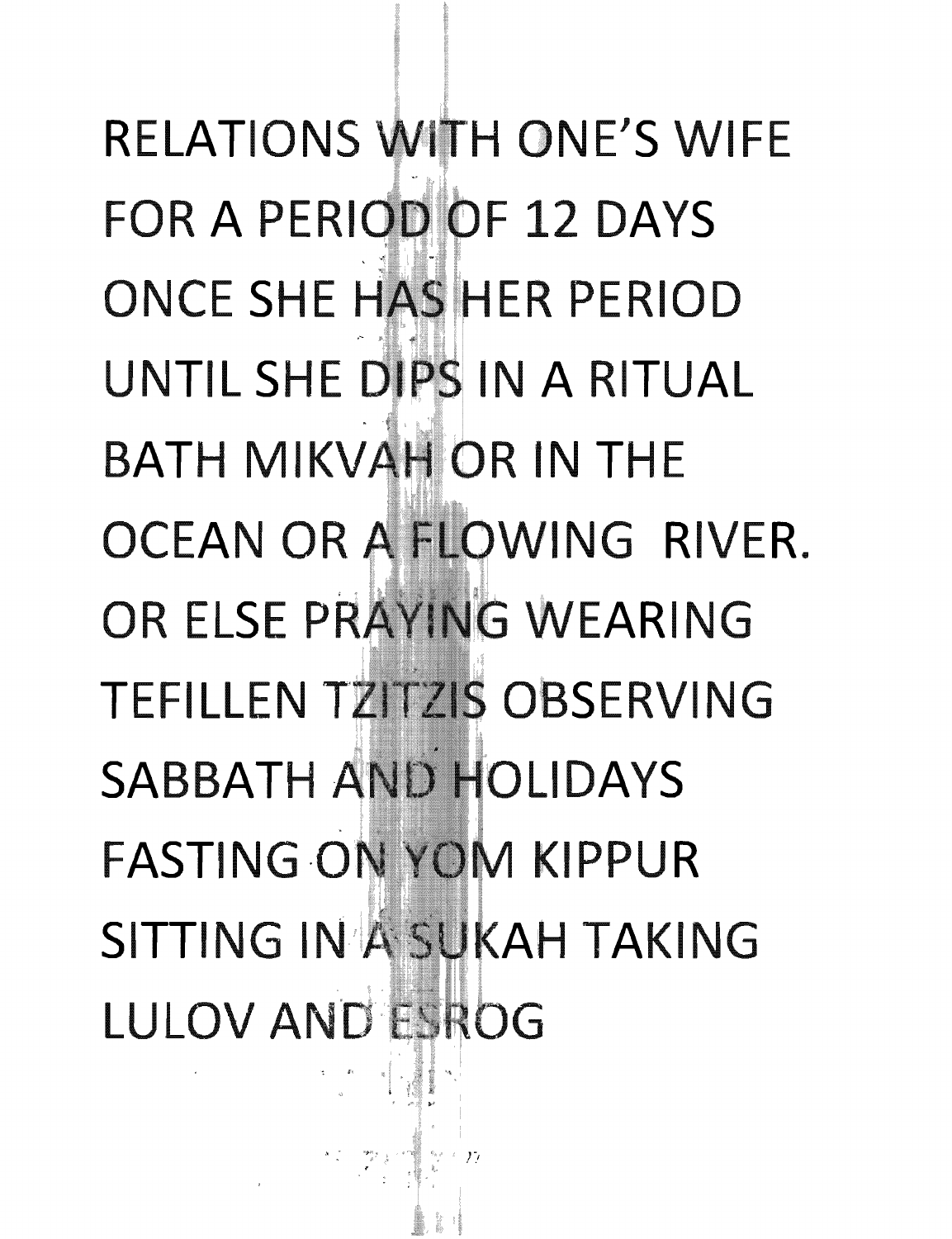**DURING SUKKOS** MAKING BLESSINGS. ALL THESE RITUALS MAY HAVE **SOME RATIONAL** EXPLANATIONS. HOWEVER THE REAL TRUTH THEY ARE ALL TRANSCENDENT TO HUMAN UNDERSTANDING. THE OBEYING JEW IS " DOING THE WILL OF GOD". PERIOD.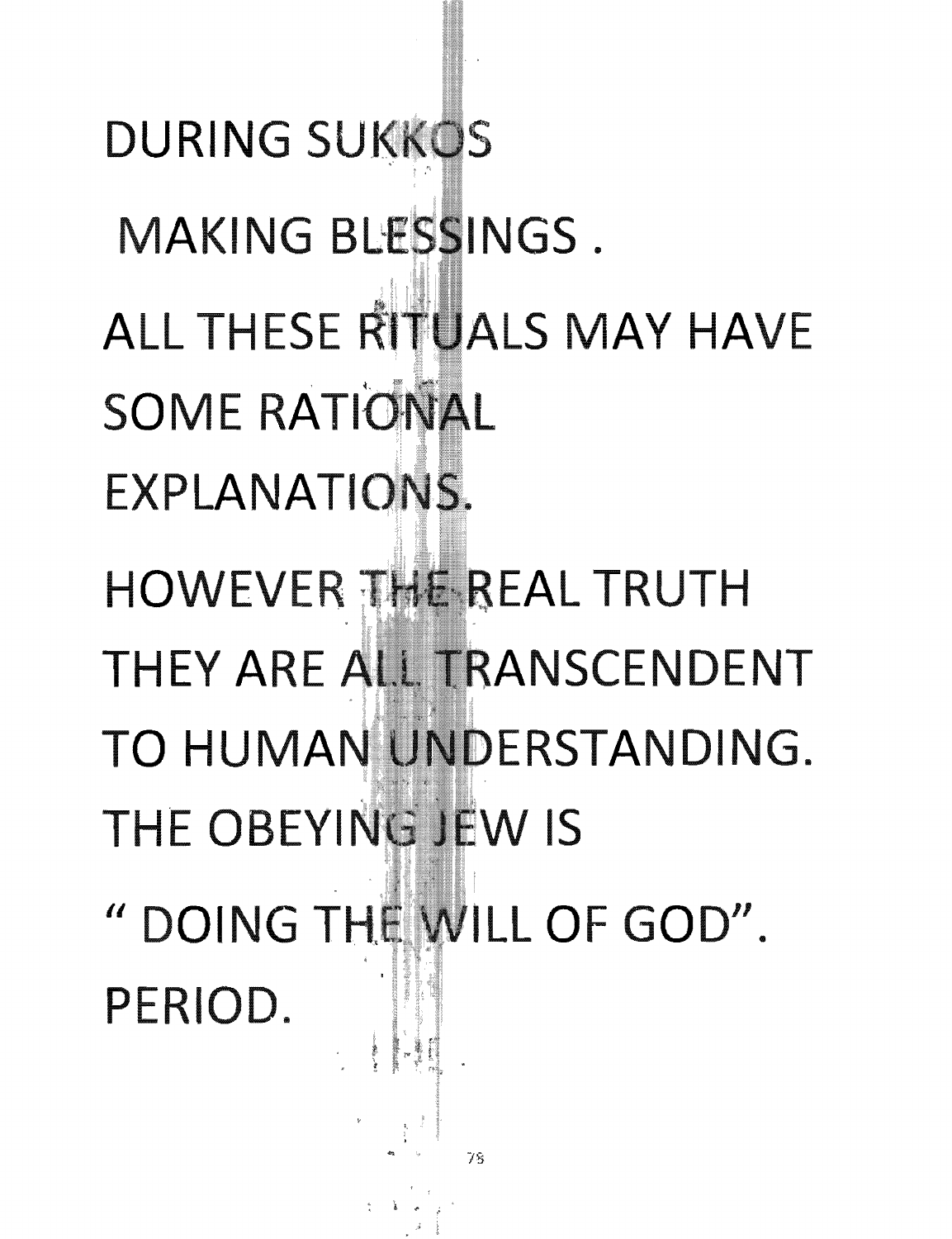" DOING THE WILL OF GOD **WHAT GOD WANTS"** IS ENLARGING THE EGO OF GOD **GOD DOES NOT NEED TO HAVE** HUMANS ENLARGE GOD'S EGO. THE JEW WHO OBEYS CHUKIM-MITZVAH ESSES AND LOSESES RITUAL LAWS RECOGNIZES IS **COGNIZANT TESTIFIES THE ROLE OF GOL'**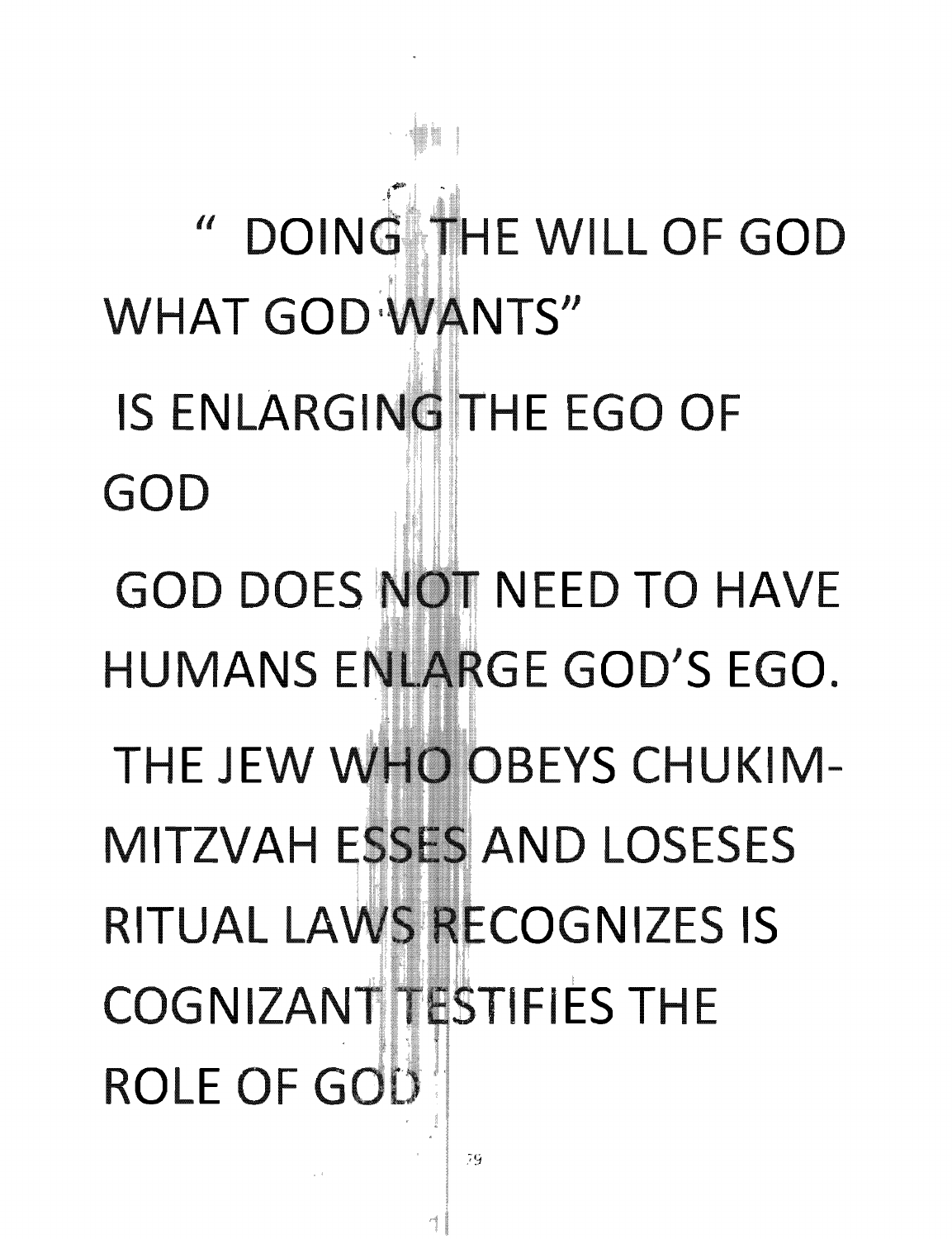**ETERNITY OF GOD GOD THE CREATOR** THE SUSTAINER **GOD WHO EXERCISES** PROVIDENCE THUS WHEN THE JEW OBEYS THE RITUAL LAWS HE IS IN EFFECT ENHANCING HIS OWN EGO.

 $\lambda$  and  $\lambda$  ,  $\lambda$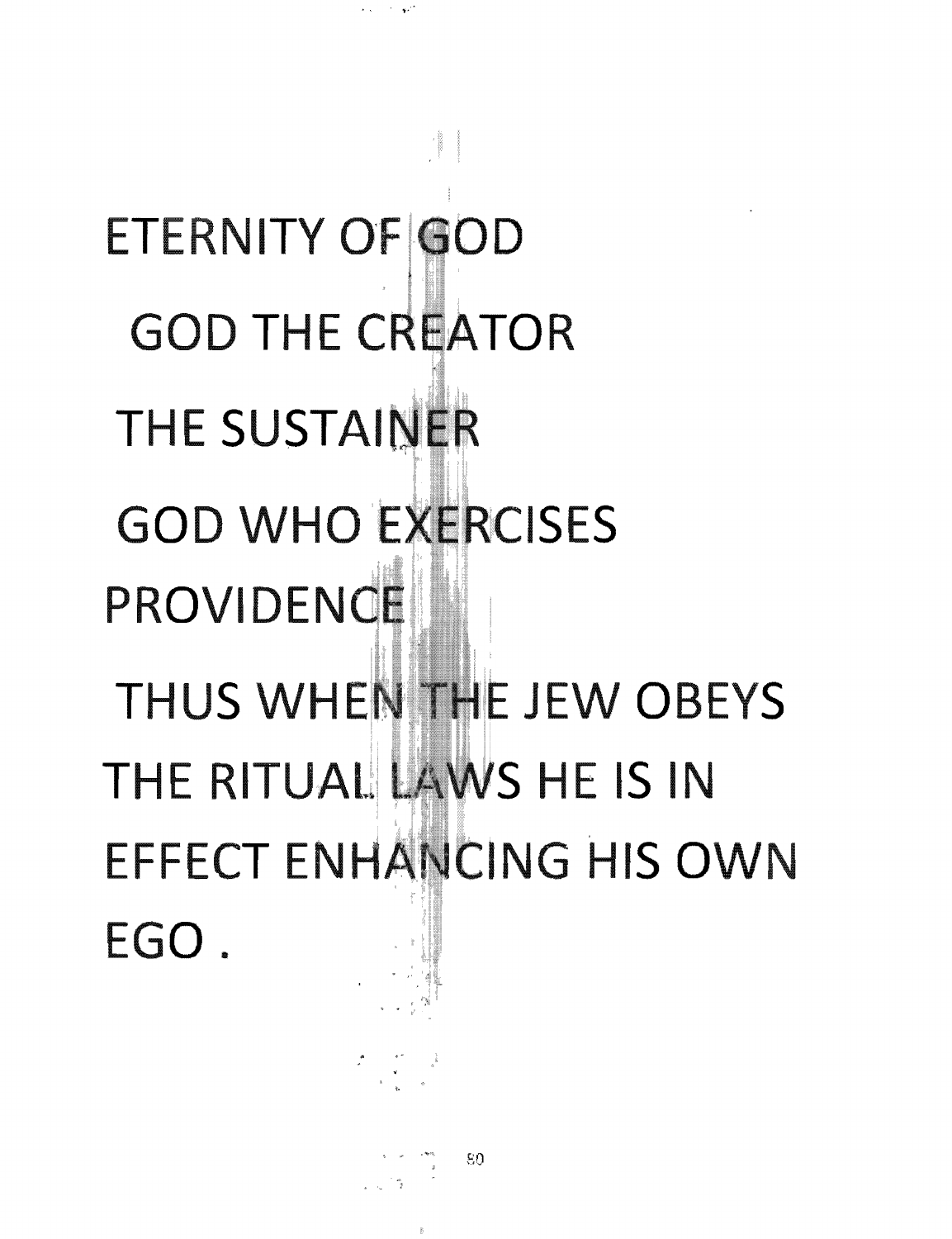## BEING TRUTHFUL AND HUMBLE BEFORE GOD THE JEW IN **EFFECT BECOMES THE RECIPIENT OF THE**  $\mathbb{R}^m$ PRESENCE OF GOD THE INSTANT ţ HE/SHE PERFORMS THE RITUAL.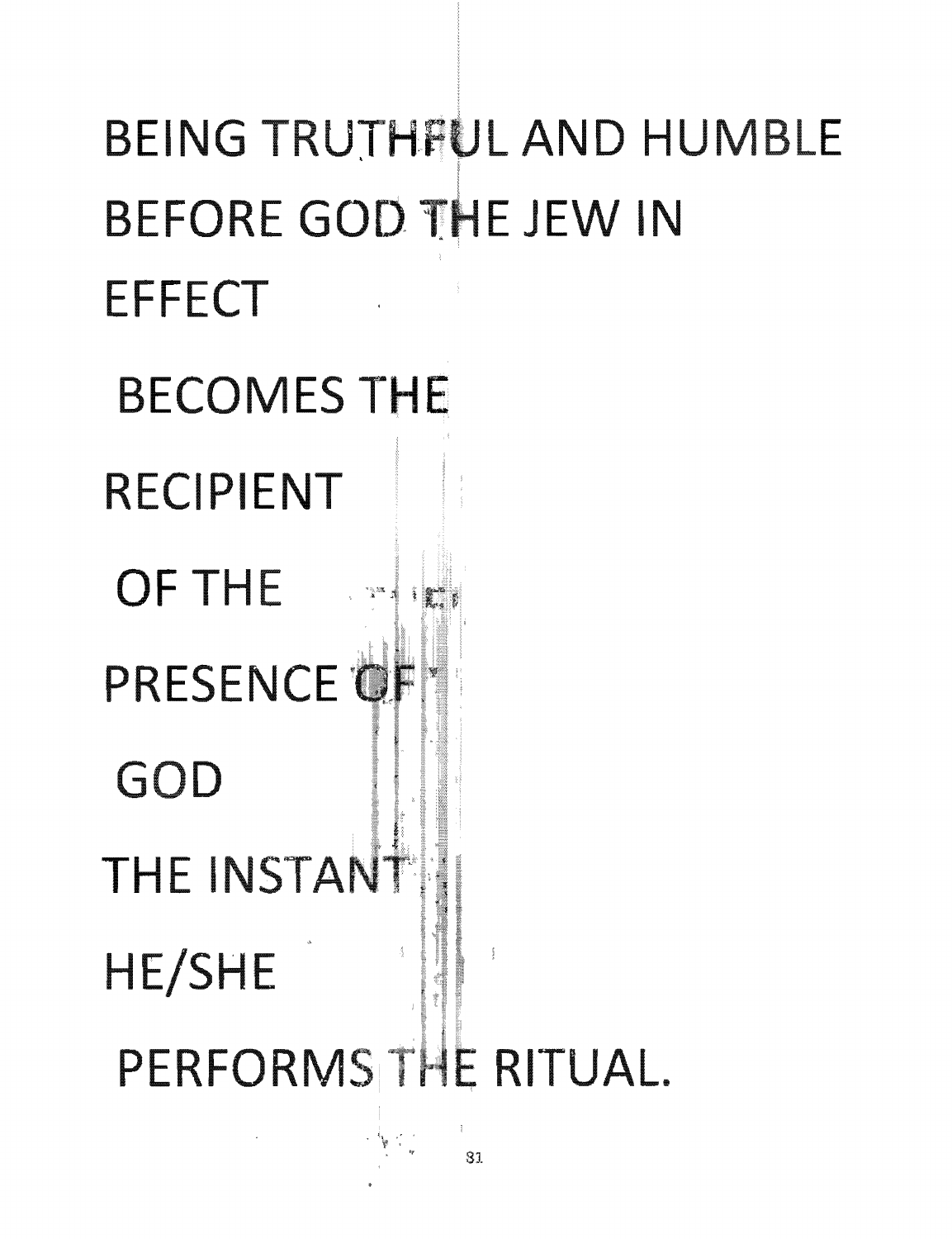AT THAT INSTANT HE/SHE HAS COMMUNION WITH GOD. AT THAT INSTANT HIS /HER EGO IS ENHANCED. **WHAT COULD BE GREATER** THAN BEING ONE WITH GOD? THE NONIJEW AND THE JEW WHEN THEY OBEY THE LAWS PROMULGATED BY THFIR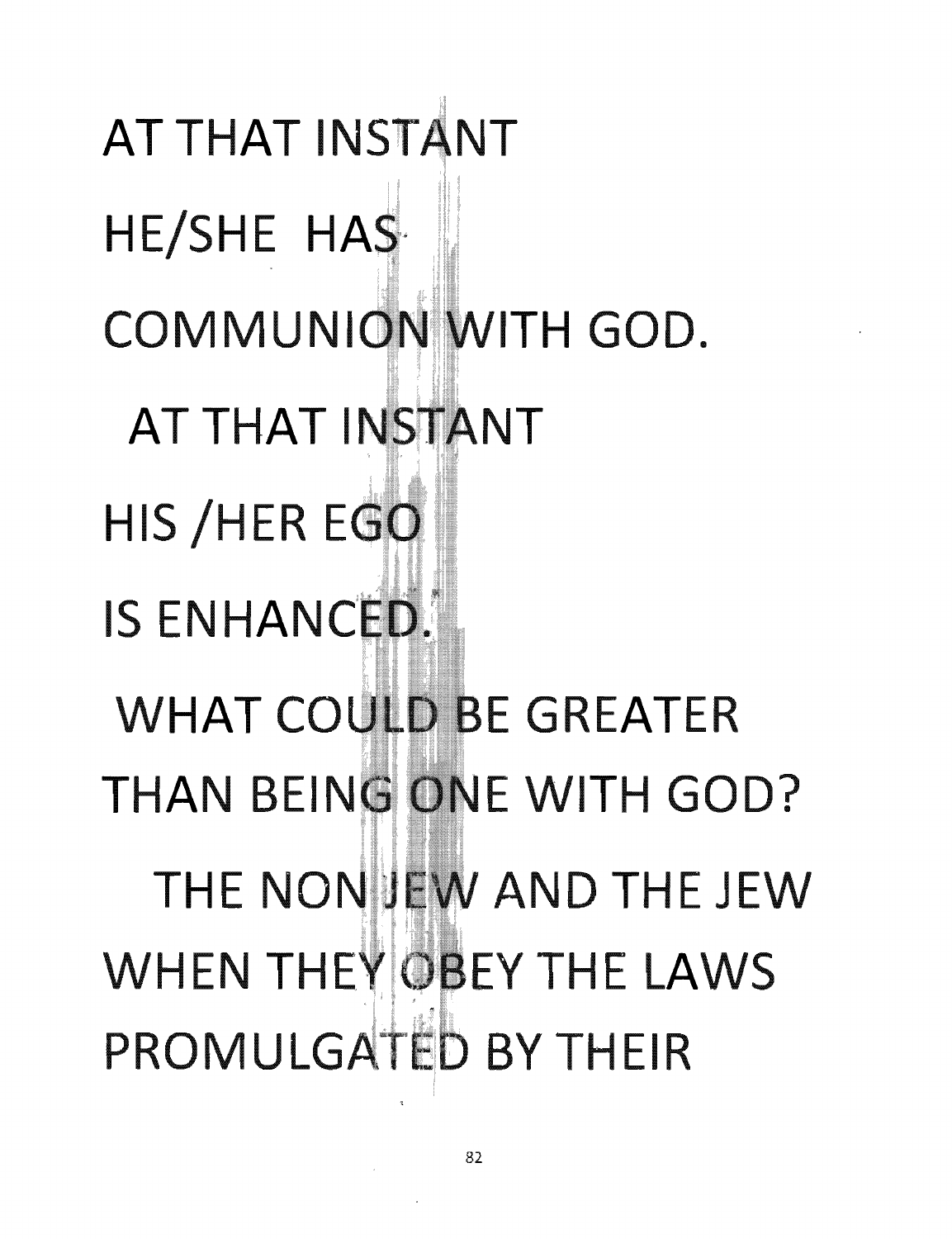FEDERAL STATE LOCAL GOVERNMENT THAT IN ESSENCE ARE THE 7 NOHADIC PRINCIPLES THAT WERF ENUMERATED ABOVE ALSO IN EFFECT HAS COMMUNION WITH GOD<sup>11</sup> THEIR EGO ALSO IS ENLARGED. WHAT CAN BE GREATER THAN BEING ONE WITH GOD? THEIR DEED OF OBEYING GOD REMAINS TO ETERNITY.